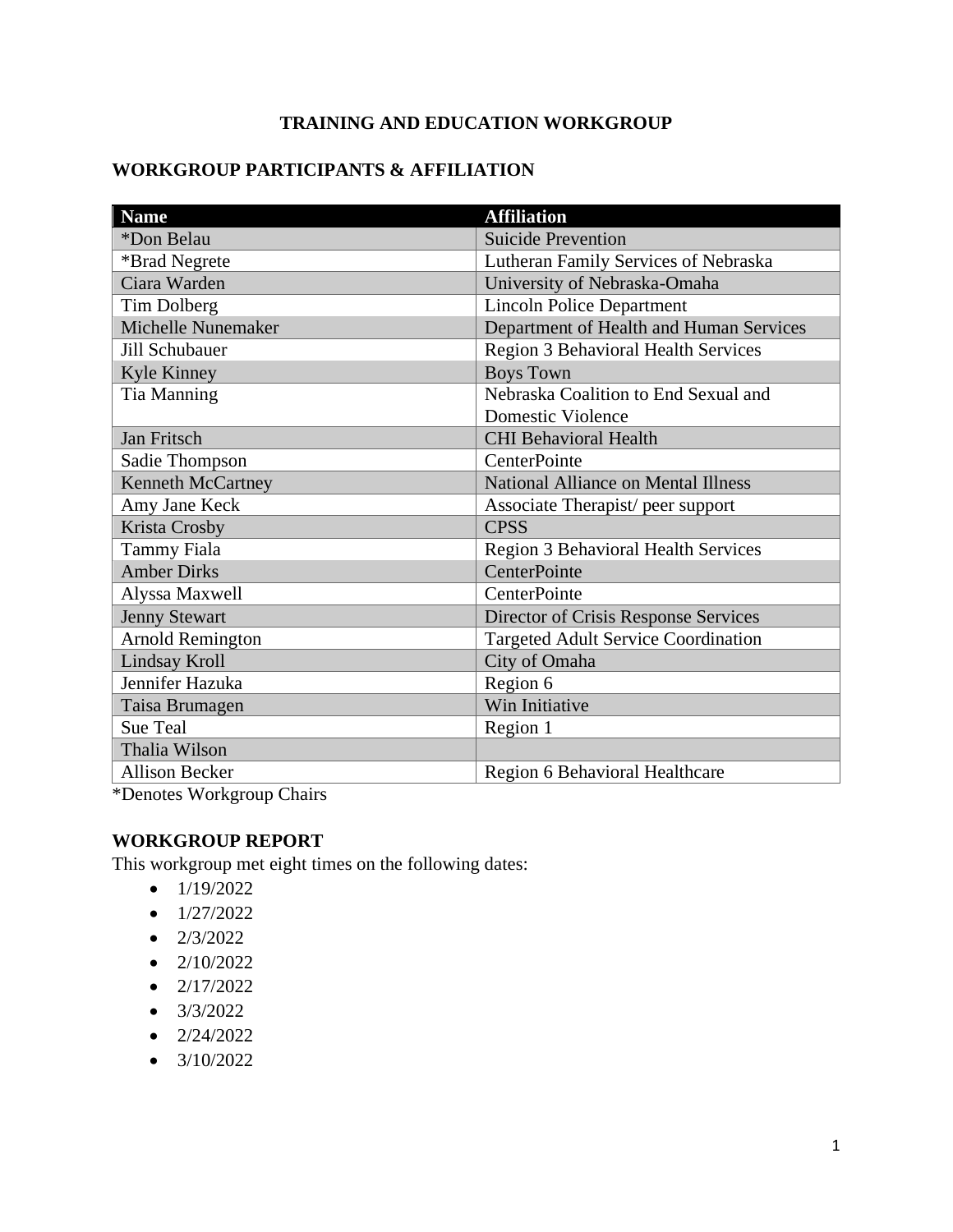The following **recommendations** are offered by the group in response to the charges provided to them. **These recommendations are pending DHHS approval.**

- *1. Identify and make recommendations regarding local mobile crisis response adult and youth standards.* **Recommendation 1.1** The workgroup utilized the recommended standards developed by the Mobile Crisis Response Team (MCRT) standards workgroup, aligning them with the essential best practices endorsed by SAMSHA, and identified training topics for MCRT, including the various models used across Nebraska. (Please note the table listing Training Guidelines for MCRT and the draft MCRT standards document developed by the MCRT standards workgroup.)
- *2. Make recommendations regarding standardized assessment tools for mobile crisis response teams.*  **Please note the table listing Training Guidelines for MCRT.**
- *3. Identify required and standardized training for Nebraska mobile crisis response team personnel.*  **Please note the table listing Training Guidelines for MCRT**.
- *4. Identify and make recommendations regarding crisis response operations, safety, and transfer parameters (e.g., 911 and PSAPs).*  **Recommendation 4.1** It is recommended that each Behavioral Health Region, with the support of the Division of Behavioral Health, establish a 'universal' triage process---the training workgroup has developed a draft triage document for consideration for 988 operators, e.g., to utilize in accessing the appropriate level of response. (See Draft Triage Guidelines for MCRT)
- *5. Identify initial and ongoing costs associated with the adoption of recommended training and operation standards.* **Please note the table listing Training Guidelines for MCRT,** which identifies possible sources and costs of commercial training and public domain training.
- 6. **Make recommendations for the incorporation of standardized training and operation standards. Please note the table listing Training Guidelines for MCRT,** which identifies topics of training for clinicians, peers, e.g.

The following considerations were discussed but are outside of the scope of the current workgroup charges. They reflect potential concerns or considerations for future work in this area.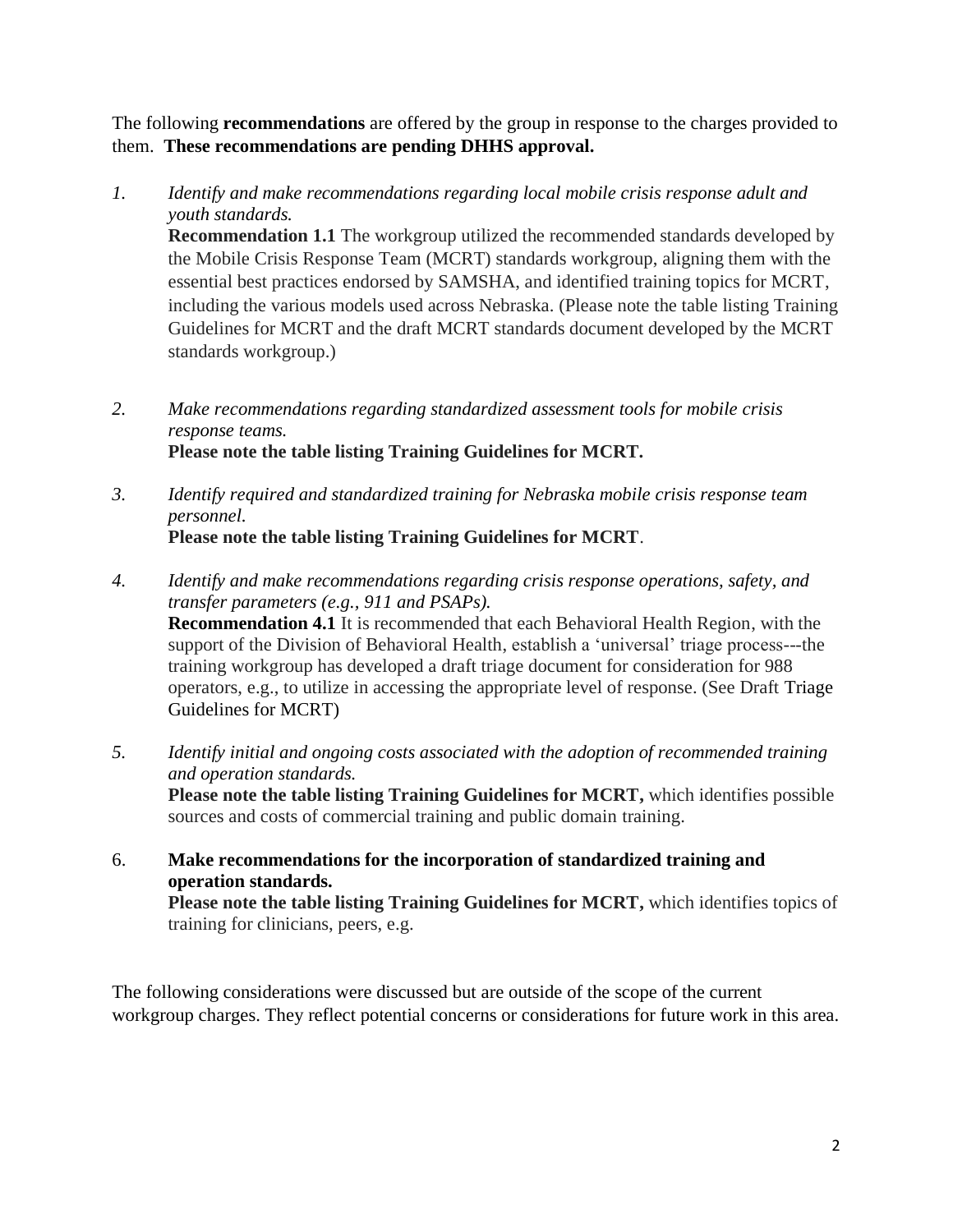### Reviews

- 1. Implementation Group (date/recommendations) Note: Discussion and action was taken with regard to the table "Mobile Crisis Response Team Training Guidelines," as the charter charges are embedded within this training.
	- a. Meeting on 5/3/2022
		- i. Charge Core Training
			- 1. **Recommendation Core Training:** The administer word with regard to Narcan should be considered.
- 2. Stakeholder Advisory Group (date/recommendations) Note: Discussion and action was taken with regard to the table "Mobile Crisis Response Team Training Guidelines," as the charter charges are embedded within this training.
	- a. Meeting on 4/25/2022
		- i. Charge Core Training
			- **1. Recommendation Core Training**
				- a. **Discussion:** Regions would like to have autonomy in some decision regarding the training, especially Narcan training. Many meetings are via telehealth and Narcan administration training would not be helpful.
			- 2. **Recommendation Triage Screening**
				- a. **Discussion:** 988 shall triage 988 callers and determine the need for MCRT. However, training may be needed by MCRT for regional activation.
				- b. **Discussion:** 988 must provide consistent information for MCRT handoff after activation.
				- c. **Discussion:** Interpreters are present for those who are deaf and hard of hearing.
			- 3. **Recommendation Assessment**
				- a. **Discussion:** HCR20 may not be an ideal training, as it is an indepth assessment. Threat triage may be more appropriate to manage the crisis.
			- 4. **Recommendation Coordination:** 
				- a. **Discussion:** Additional online training may impact staff retention when staffing shortages exist.
			- 5. **Recommendation Crisis Planning and Follow-up**
				- a. **Discussion:** There is a need for an additional budget to address resource staffing shortage needs in order to provide 988 demanded follow-up services.
				- b. **Discussion:** Baseline costs for training must be established.
			- **6. Recommendation Optional Sources**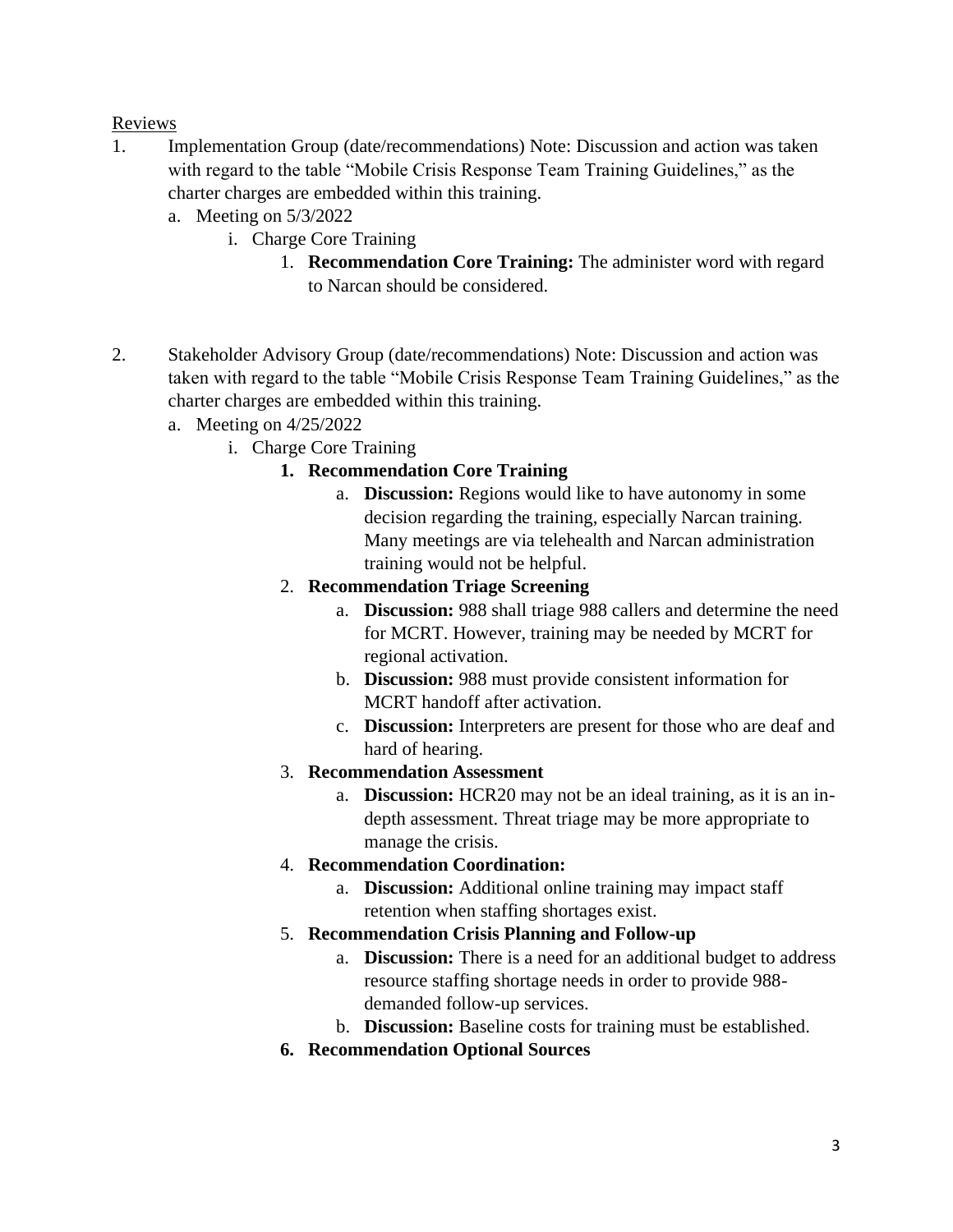- **a. Discussion:** Additional training to include adolescent development, working with those with developmental disabilities, and cultural sensitivity.
- **b. Discussion:** Consider the deaf peer certification process requiring knowledge of close captioning and cultural and linguistic sensitivity.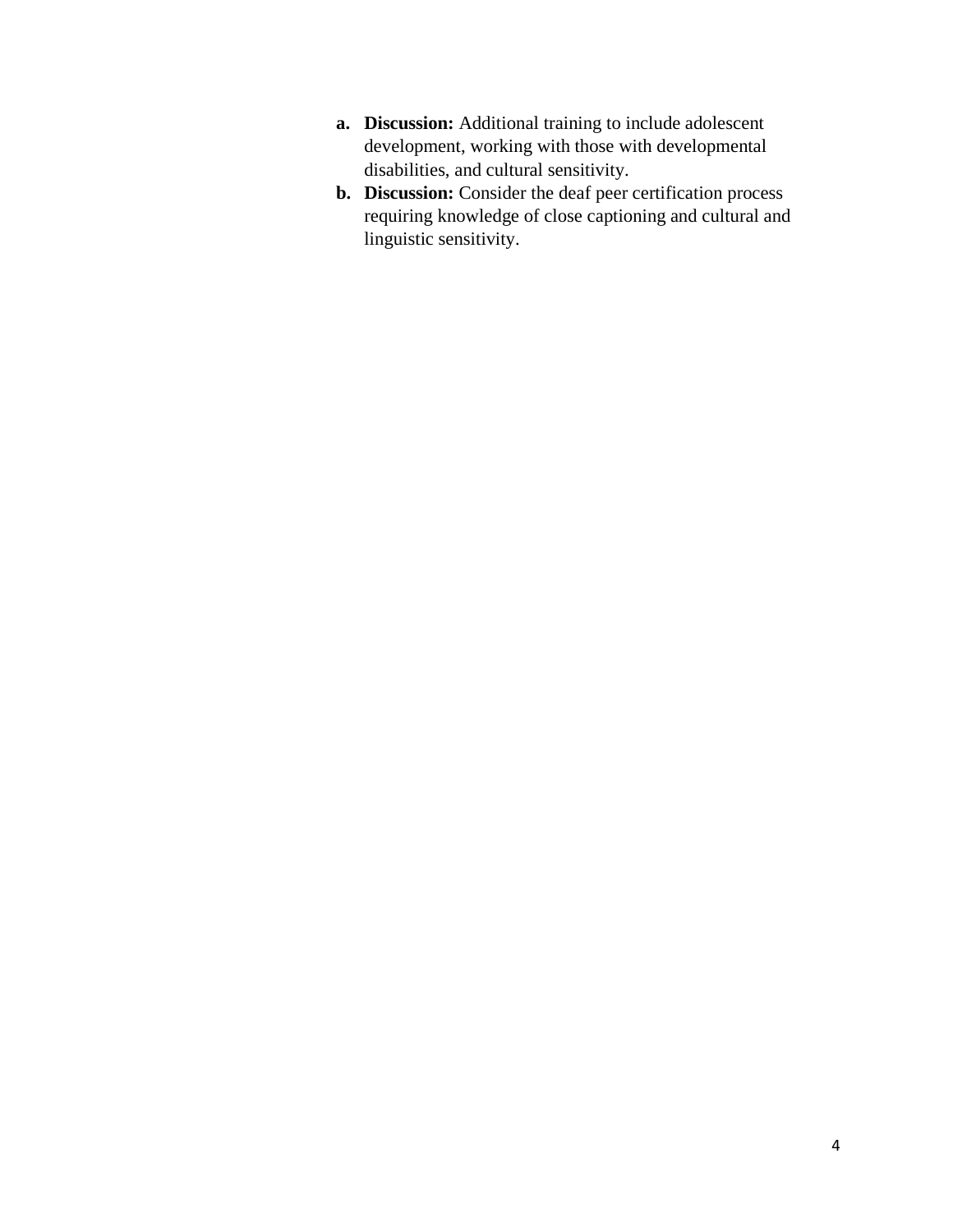#### **Mobile Crisis Response Team Training Guidelines**

The mission of an MCRT is to provide crisis stabilization, referral to post-crisis services, and to provide follow-up. It is recognized by the MCRT workgroup that the resources available are dramatically different in various locations across Nebraska, with each team being unique to the community. Different models across Nebraska include co-responder, mobile crisis teams, and community models. Establishing minimum (core) training guidelines that promote competencies for the local MCRT, along with training strategies to address various topics, will provide the best possible services to individuals to whom a mobile crisis team responds. Many MCRT teams will require additional funding for staff, and ongoing training, e.g., as the 988 system moves forward.

| <b>MCRT</b> Essential | <b>Core Training</b>   | <b>Clinician</b>   | <b>Clinician</b> | Peer            | Peer            | <b>Source</b>              | <b>Topic</b>             | Cost    |
|-----------------------|------------------------|--------------------|------------------|-----------------|-----------------|----------------------------|--------------------------|---------|
| <b>Functions</b>      | <b>Recommendations</b> | <b>Recommended</b> | Optional         | Recommended     | Optional        |                            |                          |         |
|                       | for All Team           | <b>Training</b>    | <b>Training</b>  | <b>Training</b> | <b>Training</b> |                            |                          |         |
|                       | <b>Members</b>         |                    |                  |                 |                 |                            |                          |         |
|                       | General First Aid,     |                    |                  |                 |                 |                            |                          |         |
|                       | CPR, QPR,              |                    |                  |                 |                 |                            |                          |         |
|                       | Regional training:     |                    |                  |                 |                 |                            |                          |         |
|                       | Diversity              |                    |                  |                 |                 |                            |                          |         |
|                       | Influence/Access       |                    |                  |                 |                 |                            |                          |         |
|                       | Language               |                    |                  |                 |                 |                            |                          |         |
|                       | Interpreter            |                    |                  |                 |                 |                            |                          |         |
|                       | Narcan training        |                    |                  |                 |                 |                            |                          |         |
|                       | order to administer    |                    |                  |                 |                 |                            |                          |         |
|                       | by team members        |                    |                  |                 |                 |                            |                          |         |
|                       | suggested being        |                    |                  |                 |                 |                            |                          |         |
|                       | explored               |                    |                  |                 |                 |                            |                          |         |
| Triage/Screening-     |                        |                    |                  |                 |                 | Universal triage           | <b>Triage Guidelines</b> | No Cost |
| to be completed by    |                        |                    |                  |                 |                 | screening will be          | for MCRT                 |         |
| 988/law               |                        |                    |                  |                 |                 | under possible             |                          |         |
| enforcement           |                        |                    |                  |                 |                 | development by<br>Division |                          |         |
| <b>Assessment</b>     | Suicide Risk           | Substance Use      | <b>HCR20--</b>   | C-SSRS          |                 | SBQ-R on line              | Suicide risk             | No Cost |
|                       | SBQR, ASQ              | screening          | approved         |                 |                 | ASQ                        | screening                |         |
|                       |                        | (CAGE-AID          | violence         |                 |                 | C-SSRS on line             | Suicide risk             |         |
|                       |                        |                    | screening        |                 |                 | https://www.hrsa.g         | screening                |         |
|                       |                        |                    | instrument       |                 |                 | ov/behavioral-             | Suicide risk             |         |
|                       |                        |                    |                  |                 |                 | health/cage-aid-           | screening                |         |
|                       |                        |                    | Regional         |                 |                 | substance-abuse-           |                          |         |
|                       |                        |                    | training An      |                 |                 | screening-tool             |                          |         |
|                       |                        |                    | understanding    |                 |                 |                            |                          |         |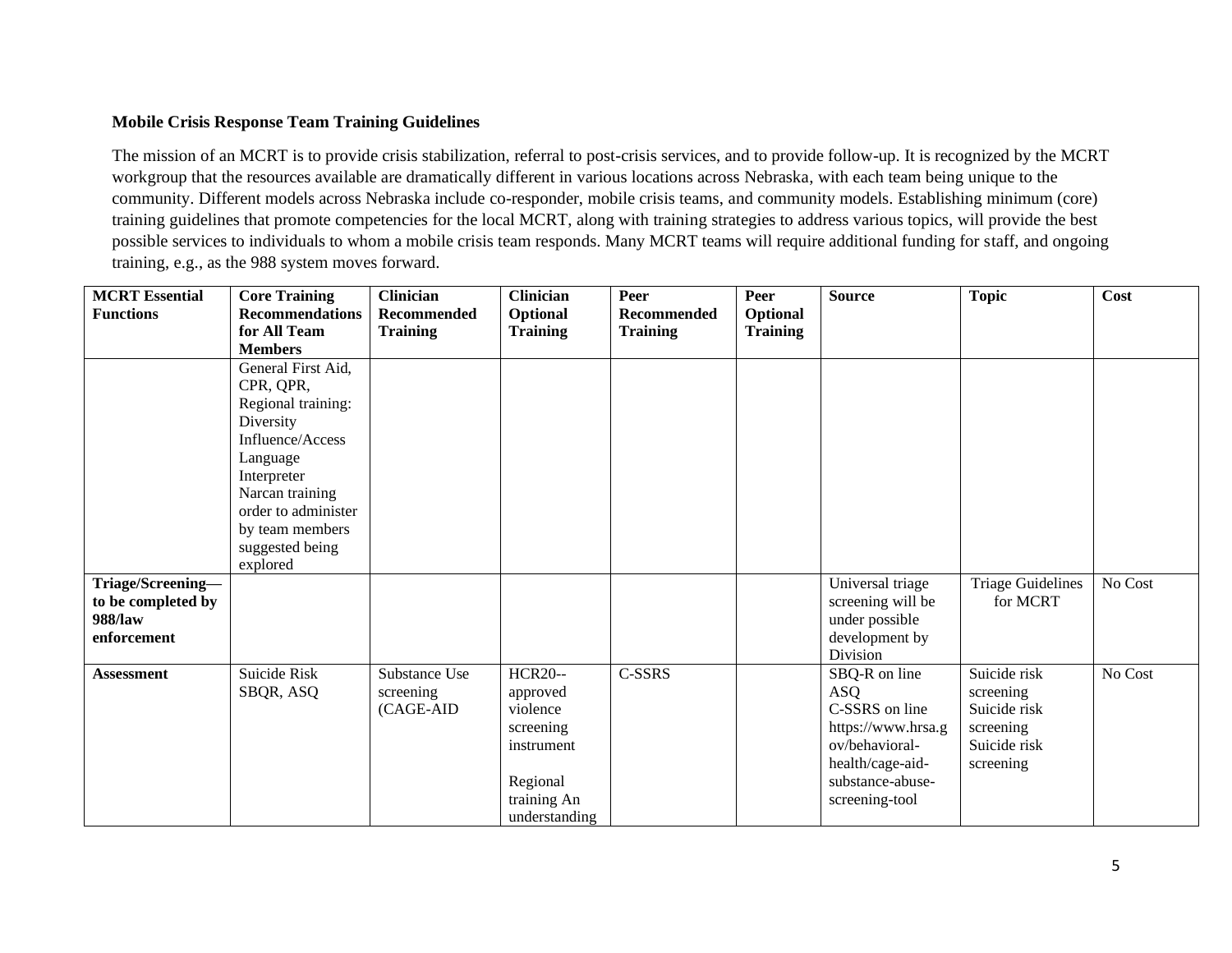|                                     |                                                                                                       | of statutes and<br>cross-training<br>with local law<br>enforcement |                                       |                                                                                                                  |                                    |                                                                                                                                 |
|-------------------------------------|-------------------------------------------------------------------------------------------------------|--------------------------------------------------------------------|---------------------------------------|------------------------------------------------------------------------------------------------------------------|------------------------------------|---------------------------------------------------------------------------------------------------------------------------------|
| De-escalation/<br><b>Resolution</b> | Dealing with<br>Discord, Below the<br>Line, Engaging<br>Through Empathy,<br>Trauma, and<br>Resiliency |                                                                    |                                       | https://projectharm<br>ony.com/training/c<br>alendar/                                                            |                                    | No fee                                                                                                                          |
| <b>Peer Support</b>                 |                                                                                                       |                                                                    | Crisis<br>Communi<br>cation<br>Skills | Need to be peer<br>certified by the<br>state<br>Wellbeing<br>Initiatives<br>Community<br>Alliance<br>DBH website | Peer Support<br>Forensics training | No Cost                                                                                                                         |
|                                     |                                                                                                       |                                                                    |                                       | Henry Amador<br>Center for<br>Anosognosia                                                                        | LEAP trg                           | \$5000 for 30<br>people to<br>attend a live<br>training and<br>\$2500 for 30<br>people to<br>view a pre-<br>recorded<br>version |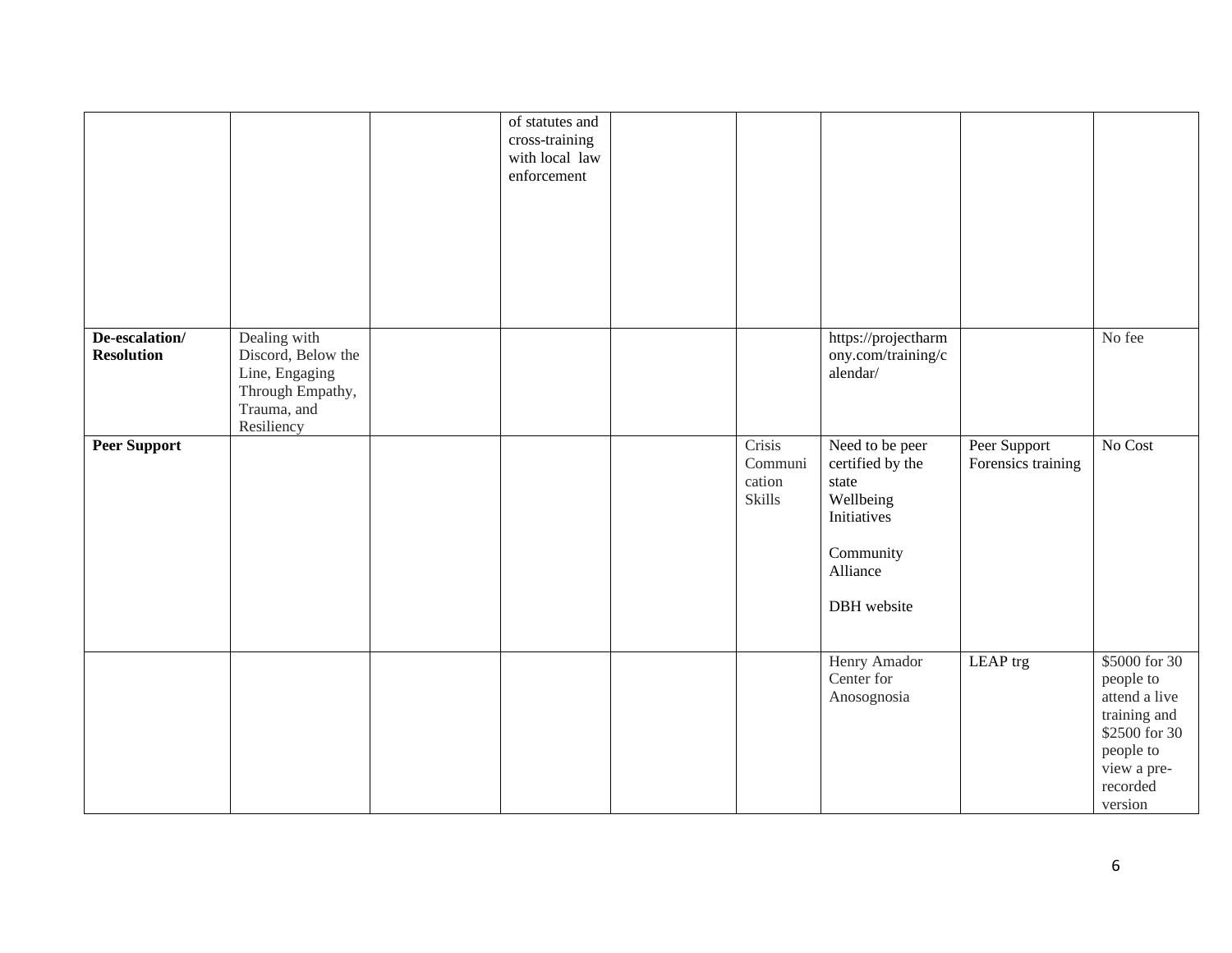| <b>Coordination with</b><br><b>Medical and</b><br><b>Behavioral Health</b><br><b>Services</b> | Narcan training<br>Region training:<br>Identify local<br>resources/referrals<br>as appropriate to<br>resolve the crisis                                              |                                                          |  |             | Accreditation<br>Now-online<br>RELIAS on line                                                                                  |             | varies                             |
|-----------------------------------------------------------------------------------------------|----------------------------------------------------------------------------------------------------------------------------------------------------------------------|----------------------------------------------------------|--|-------------|--------------------------------------------------------------------------------------------------------------------------------|-------------|------------------------------------|
| <b>Crisis Planning</b><br>and Follow-up                                                       | Use of Brown-<br><b>Stanley Safety</b><br>Planning when<br>suicide risk is<br>identified<br>g<br>Region training:<br>Identification of<br>local referral<br>services |                                                          |  |             | https://suicidepreve<br>ntionlifeline.org/w<br>$p-$<br>content/uploads/20<br>16/08/Brown Stanl<br>eySafetyPlanTempl<br>ate.pdf |             | No cost                            |
|                                                                                               |                                                                                                                                                                      | CALM-<br>Counseling<br>Access to Lethal<br>Means-2 hours |  |             | https://zerosuici<br>detraining.edc.or<br>g/enrol/index.ph<br>$p$ ?id=20                                                       |             | No Cost                            |
|                                                                                               |                                                                                                                                                                      |                                                          |  | <b>WRAP</b> | https://copelandcen<br>ter.com/our-<br>services-facilitator-<br>training/wrap-<br>trainings-and-<br>workshops                  | <b>WRAP</b> | Regions may<br>provide<br>training |
| <b>Optional Sources</b><br>SAMHSA has great                                                   |                                                                                                                                                                      | costs<br>No cost                                         |  |             |                                                                                                                                |             |                                    |
| online depending on<br>topic                                                                  |                                                                                                                                                                      |                                                          |  |             |                                                                                                                                |             |                                    |
| https://www.mental<br>healthfirstaid.org/                                                     | Mental health first<br>aid                                                                                                                                           | Depending on the<br>Region                               |  |             |                                                                                                                                |             |                                    |